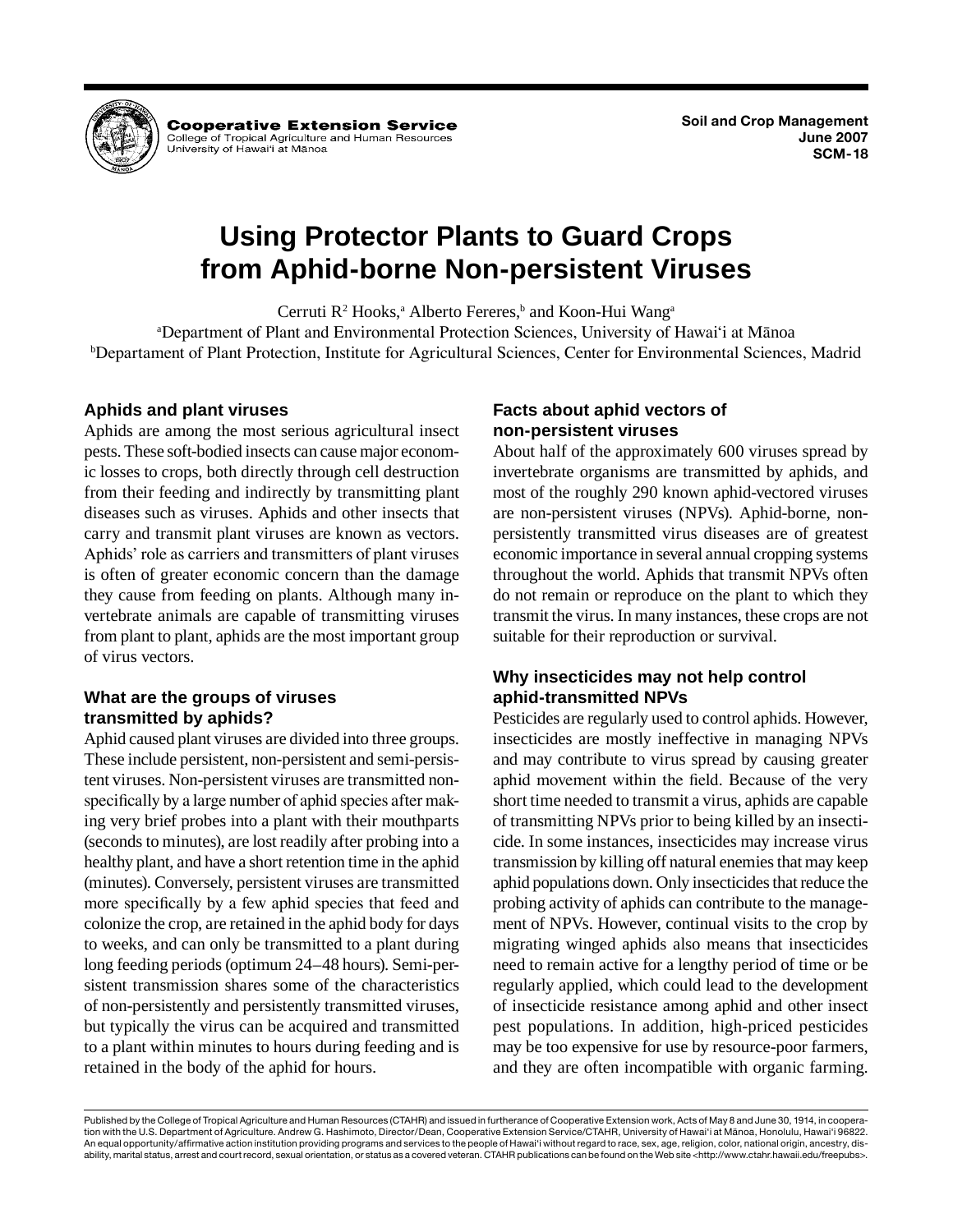Resource-challenged farmers require safe, effective, and inexpensive methods for managing aphid-borne viruses. These limitations on pesticide use suggest the need for more sustainable strategies for managing NPVs.

#### **What are protector/barrier plants?**

Secondary plants grown within or bordering a primary cash crop for the purpose of protecting it from disease outbreak are often referred to as protector plants or barrier crops. This approach belongs to a wide array of habitat manipulation strategies that aims at making crops less favorable for pests and more attractive to beneficial insects. Using protector plants or barrier cropping is a cultural technique that perfectly fits under the philosophy of sustainable agriculture. Any form of plant diversification (e.g., mixed cropping, cover crops, border plants, intercrops, trap crops, flower strips, organic mulch, etc.) used to protect a primary cash crop from insect-transmitted viral diseases may be referred to as barrier cropping.

#### **Why are aphid vectors manageable by barrier cropping?**

There are several aspects of aphid behavior that makes them manageable by the barrier cropping strategy, much of which behavior centers around their flight activity while searching for a suitable plant for colonization, feeding, and reproduction.

(1) During flight, aphids respond strongly to visual stimuli and locate host plants by contrasting the soil background with the green color of plant foliage. Therefore, the greater the percentage of plant coverage in a crop field, the lower the probability an aphid will land in that field.

(2) Plant infection with NPVs usually starts at the crop edges, because aphids entering a field tend to land on the field perimeter first. Thus, if protector plants are grown around the perimeter of a cash crop, aphids may initially probe the protector plants instead of the cash crop and clean the virus off their mouthpart while probing the protector plants.

(3) Aphids cannot distinguish hosts from non-host plants until after landing on a leaf surface and examining it with their mouthparts. Their initial behavior after landing on a plant is to walk over the surface of the leaf while testing it. During the test phase, aphids make brief, shallow exploratory probes with their mouthparts. Thus any virus particle on their mouthparts can be released into a protector plant.

(4) This behavior, whereby aphids probe and/or feed on non-host plants, has important implications in designing disease management strategies. During host-seeking, aphids may spend a significant amount of time and energy assessing unacceptable host plants in habitats of plant mixtures, and they would therefore allocate less energy to colonizing and feeding on the host crop.

Thus, several behavioral aspects of aphids suggest that they may be managed by using protector plants.

#### **Mechanisms whereby barrier plants may help reduce virus incidence**

The exact mechanisms that reduce the number of virusinfected plants in crops with protector plants are not well understood. It has been suggested that insects flying over areas with several plant species will have several inappropriate landings on the wrong host plants. The tendency is then to leave the general area completely. Likewise it has been reported that during their host-recognition phase, if aphids determine they have alighted on an unsuitable host, they immediately resume flight. This flight may take an aphid out of the vicinity of a crop field. Further, because their ability to transmit NPVs is lost soon after acquiring a virus, aphids may lose the ability to transmit a virus while searching for suitable host plants.

As illustrated in Figure 1, the virus-sink hypothesis proposes that protector plants may act as a sink for NPVs. With most non-persistent viruses, aphids begin to lose their ability to infect immediately after acquiring the virus and will become non-infective within minutes while feeding. Furthermore, when aphids search for a host plant, they commonly lose their ability to transmit a virus after making a few brief probes on a healthy or non-susceptible protector plant. If aphids then alight and feed on a susceptible cash crop, there will be no opportunity for virus transmission, because the virus particles will have been removed from their mouthpart while probing the protector plant.

Others contend that protector plants act as physical barriers and reduce the total number of aphids entering the crop. In this situation, it is suggested that barrier plants reduce the number of potential infected aphids migrating into a crop field, rather than reducing the number of infected aphids. This suggests that if the protector plant is to be effective in reducing aphid colonization by acting as a physical barrier, a tall-growing protector plant such as sorghum, or a species that is tall relative to the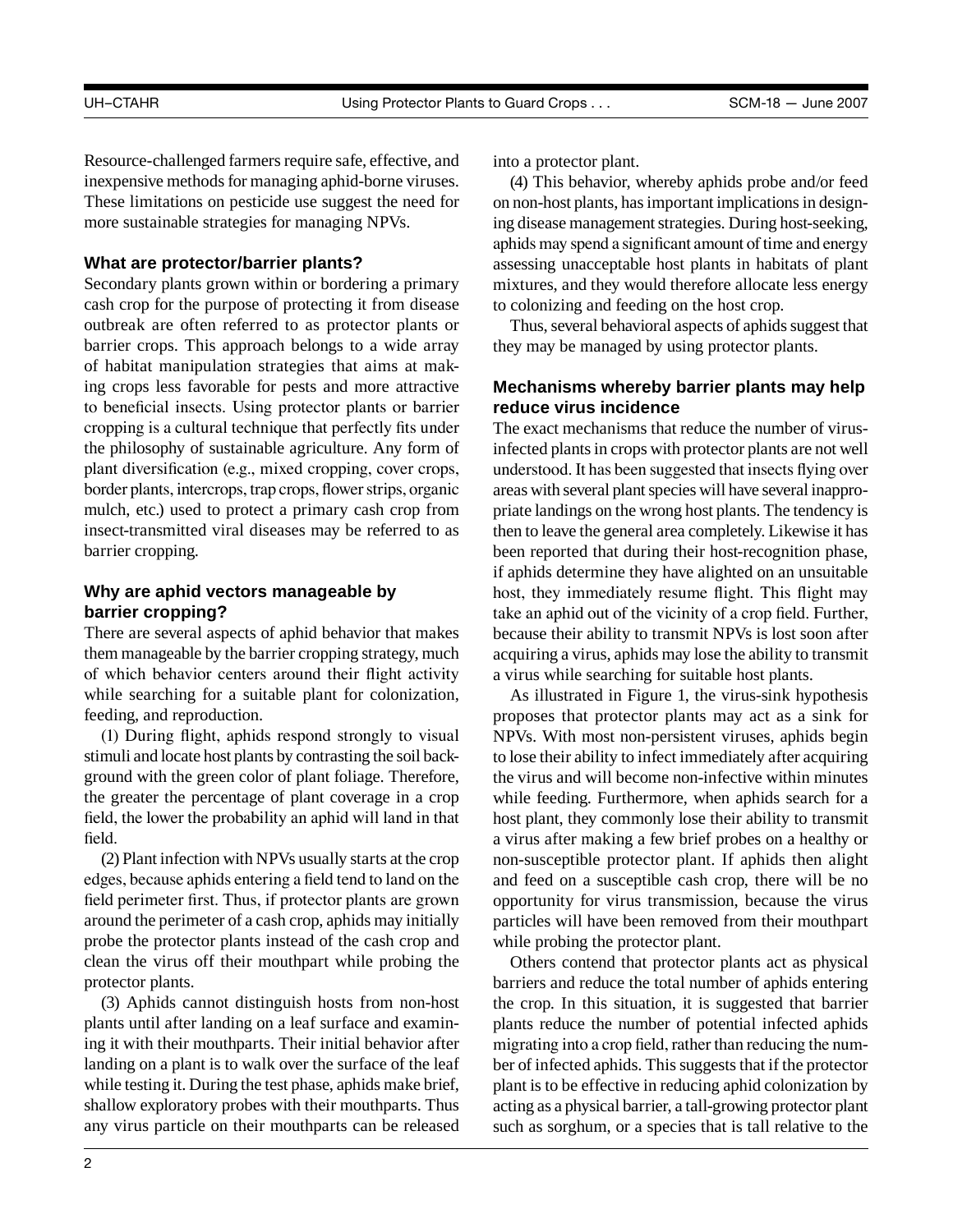

**Figure 1. Demonstration of the virus-sink hypothesis.**

An aphid acquires a non-persistent virus (NPV) by probing an infected plant. The virus-infected, winged aphid searching for a host plant lands on a protector plant in a barrier crop surrounding the primary crop. After probing the protector plant, the aphid loses the virus particles from its mouthpart. The virus-free aphid now enters the area of the primary cash crop, and because it no longer carries any virus particles, it is not capable of transmitting the NPV to the crop.

cash crop, should be used. The ability of protector plants to effectively impede or delay aphid movement into a crop will, among other factors, depend on the height of the protector plant at the time of strong virus pressure. In some circumstances, height may be less important than the percentage of soil covered by vegetation. It has been suggested that the number of aphids entering in a field should be lowest in fields consisting of high vegetative cover. Protector plants may also protect primary crops from NPVs by camouflaging them from aphids instead of providing a physical barrier.

Trap cropping has not been specifically acknowledged as a potential mechanism by which protector plants reduce the incidences of NPVs. Trap crops are plants that are grown to protect primary cash crops by attracting pest organisms that would normally colonize the primary crop. The principle of trap cropping is based on the fact that all pest organisms show a distinct preference for certain plant species, stage, or cultivar. It has been suggested that while flying, aphids use color vision primarily to distinguish plants on the soil surface. It is possible that when aphids land on a protector plant, it is not accidental but happens because aphids are more attracted to the protector plant than the cash crop. Therefore, protector plants may act as a "decoy" by attracting aphids away from the primary crop. Hence, selecting a protector plant that is more attractive to aphid landing than the primary crop may result in further protection from the spread of NPVs.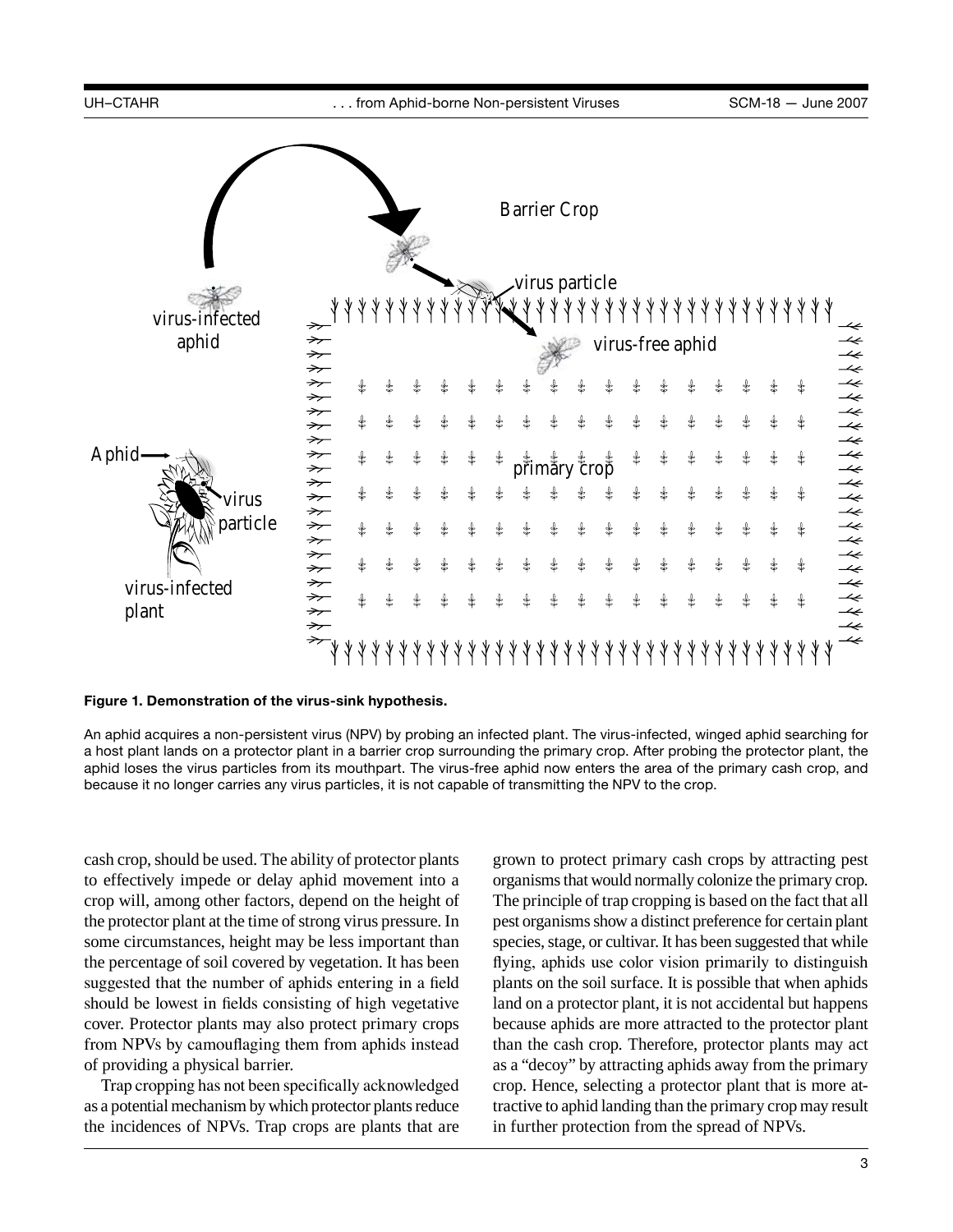## **Five hypotheses explaining how barrier crops may reduce aphid vectors of NPVs**

The following five hypotheses may explain how protector crops can affect aphid ability to transmit NPVs:

- appropriate vs. inappropriate landing
- virus sink
- physical barrier
- trap crop
- biological control.

The mechanisms by which protector plants act to protect crops from NPVs are likely not mutually exclusive, and all or a mixture of these five hypothetical mechanisms may operate concurrently. However, it can be acknowledged with certainty that diversifying the plant fauna within a crop field interferes with the normal host-plantfinding capabilities of insect pests. In the case of aphids that transmit plant viruses, this disruption in searching behavior should help protect crops from aphid-borne NPVs.

#### **Limitations of using protector plants**

Findings from several studies reported in Table 1 indicate that protector plants can be successfully used to reduce yield loss caused by non-persistently transmitted aphidborne viruses. Still, there may be limitations to using this strategy. For example, perennial crops or crops grown year-round may have continually strong virus pressure from year to year, and protector plants may not be very effective under these conditions. However, under this circumstance selecting a barrier plant species that is attractive to natural enemies of aphids may be helpful, especially if the main aphid infecting the crop colonizes it.

In many cropping systems, viruses may not be the sole cause of yield loss. Under multi-pest circumstances, the positive impact of protector plants on virus incidence may be negated by other pest organisms unaffected by the presence of protector plants.

Another potential challenge in using protector plants is choosing an effective plant species to guard the cash crop. Once the protector plant is chosen, the next objective is to determine how best to incorporate it into the cropping system so that it effectively protects the targeted crop without negating any positive benefits of disease suppression. Competition between the protector plant and cash crop may be considered the "Achilles heel" of using protector plants. If the strategy is to reduce aphid numbers entering a crop field by inter-planting, it is important to pick protector plants that will achieve complete ground coverage as soon as possible. Determining the acreage to be devoted to the protector plant, the time to plant the protector plant in relation to the cash crop, and the planting density to use to avoid yield loss due to competition may be especially challenging decisions. However, competition may be less of a concern if other protector-cropping tactics are used. For example, if the approach is to use the protector plants as a physical barrier that prevent aphids from entering the field, planting tall barrier plants along the perimeter of the crop will remove competition or limit it to border row areas.

Deciding which barrier tactic to deploy can be an arduous task because a sufficient amount of information is essential to making a sound judgment. For example, perimeter non-host barrier plants may not be effective for large-acreage plantings, because it may only protect a limited number of border rows. In this instance, intercropping the protector plant with the cash crop may be a more viable choice. In addition, perimeter non-host barrier plants may not be practical if the only significant virus source is coming from seed-infected plants. Even if the choice of protector plant and tactic is solved, the logistics of managing two plant species concurrently within the same field can be challenging in some commercial operations.

Another critical issue associated with the adoption of an ecologically based pest management strategy includes the cost differences to farmers. There may be increased production costs associated with adding protector plants to the primary crop field, especially if the protector plant is row-intercropped. Therefore, from an economic viewpoint, any increase in marketable yield due to barrier cropping must compensate for additional expenditures associated with the protector plant. Use of control measures that involve major disruption to normal production practices may be costly and unfeasible unless there is a high return from protecting the crop.

#### **Incorporating barrier cropping with other disease-management strategies**

This publication has focused on one management tool (i.e., barrier cropping) for preventing yield reductions caused by aphid carriers of NPVs. However, the opportunity to successfully reduce disease spread in a cropping system may be greatly enhanced if multiple pest-management tactics are used concurrently. In many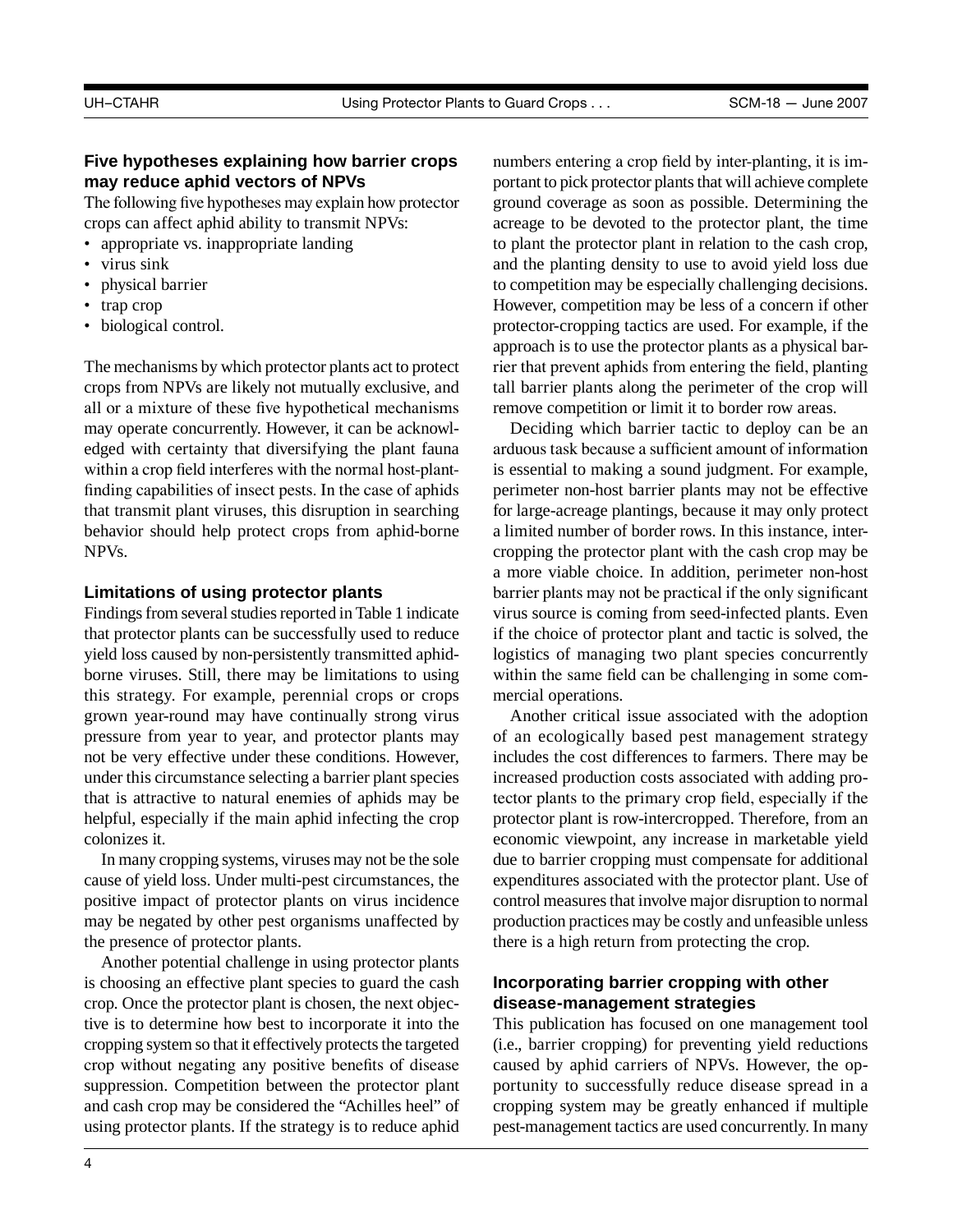instances, barrier cropping may not significantly reduce the severity of disease caused by aphids when used as a single treatment. However, when integrated with other management tactics (e.g., cross protection, mineral oils, insecticides, resistant cultivars, sanitation, and cultural management), disease incidence may be reduced more significantly. Although we suggest that barrier cropping should be integrated with other management tactics, before increasing the complexity of disease management practices it is important that aphid reactions to individual tactics be understood.

#### **Using protector plants for a variety of on-farm benefits**

We have mainly spotlighted the use of protector plants for preventing yield reductions caused by aphid carriers of NPVs. However, protector crops can be used to help suppress other pests and pathogens impacting cropping systems. For example, cover crops, which are non-cash crops typically grown during the off-season for their indirect beneficial effects such as reducing soil erosion, have been successfully used as protector plants to reduce the occurrence of aphid-borne NPVs. However, cover crops and other protector plants may also help prevent yield reductions caused by other insect pests, as well as plant pathogens, weeds, and plant-parasitic nematodes. Cover crops may also be used to improve soil structure or nutrient status, and when incorporated into the soil they may help increase soil organic matter content. Thus, protector plants when appropriately used can potentially provide several valuable benefits to a cropping system.

Currently, researchers in Hawaii, Florida, and California are evaluating sunn hemp, marigold, and cowpea for their ability to reduce the occurrences of aphid-borne NPVs and suppress weed, insect, and nematode pests directly through modification of the cropping environment and enhancement of beneficial organisms. We believe that to optimize their use in integrated pest management programs, protector plants should not be used solely to mitigate problems caused by non-persistent viruses but concurrently used to help suppress multiple pest organisms and provide other potential benefits to a farming operation.

#### **Concluding remarks**

Several studies have shown that barrier cropping is a promising tool for reducing yield losses caused by aphidborne NPVs. Although barrier cropping with protector plants is not a well recognized management tool, we hope that we have provided the agricultural community with information that can be used to help them protect their crops from aphid-transmitted non-persistent viruses and other potential yield-reducing factors.

## **References and further reading**

- Fereres, A. 2000. Barrier crops as a cultural control measure of nonpersistently transmitted aphid-borne viruses. Virus Research 71: 221–231.
- Hooks, C.R.R., and A. Fereres. 2006. Protecting crops from non-persistently aphid-transmitted viruses: A review on the use of barrier plants as a management tool. Virus Research. 120: 1–16.
- Hooks, C.R.R., K.-H. Wang, and D. Fallon. 2006. An ally in the war against nematode pests: Using sunn hemp as a cover crop to suppress root-knot nematodes. University of Hawaii at Manoa, College of Tropical Agriculture and Human Resources, Plant Disease publication PD-32. www.ctahr.hawaii.edu/ oc/freepubs/pdf/PD-32.pdf
- Ngouajio, M., M.E. McGiffen Jr., and C.M. Hutchinson. 2003. Effect of cover crop and management system on weed populations in lettuce. Crop Protection 22: 57–64.
- Wang, K.-H., and R. McSorley. 2004. Management of nematodes and soil fertility with sunn hemp cover crop. University of Florida, Institute of Food and Agricultural Sciences Extension, EDIS publication NG043. http://edis.ifas.ufl.edu/NG043
- Wang, K.-H., B.S. Sipes, and D.P. Schmitt. 2002. Crotalaria as a cover crop for nematode management: A review. Nematropica 32: 35–57.

#### **Acknowledgments**

This publication was developed under a Professional + Producer Grant, FWO6-314, from the Western Region SARE (Sustainable Agriculture Research and Education); a Western Region IPM Grant (Project number 2004- 05060); and a CAR grant (Crops at Risk; Project number 2006-03529); these are programs of the United States

Department of Agriculture's Cooperative State Research, Education, and Extension Service. Financial support was also provided by a Spanish Ministry of Education and Science grant (AGL2005-01449/AGR).

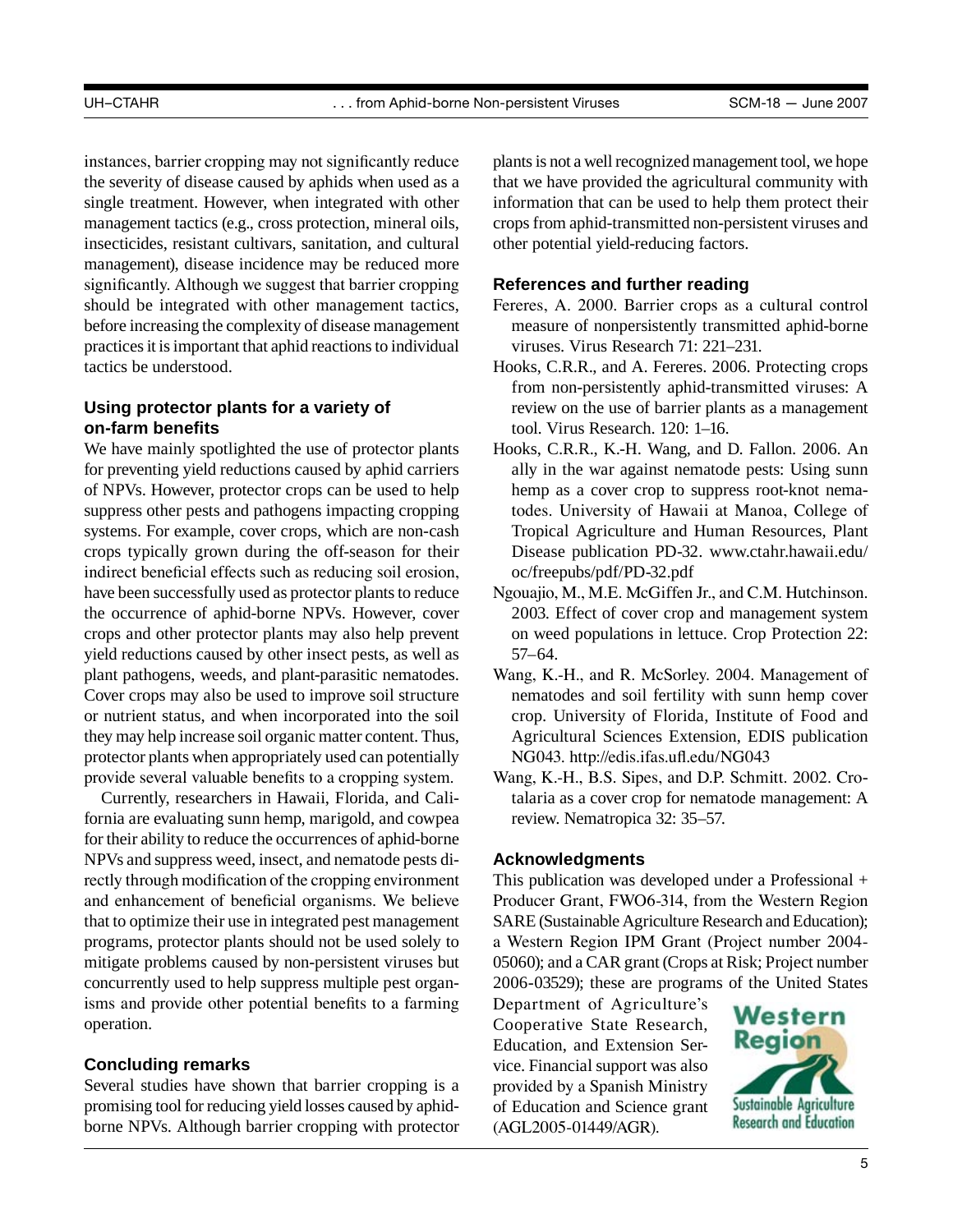| Table          |                 |                                                          | Effects of barrier plants on aphid transmitted non-persistent plant viruses and crop yield                                                                                                                                                  |                                                                                                                   |             |                                |
|----------------|-----------------|----------------------------------------------------------|---------------------------------------------------------------------------------------------------------------------------------------------------------------------------------------------------------------------------------------------|-------------------------------------------------------------------------------------------------------------------|-------------|--------------------------------|
| Crop protected | Virus targeted  | Barrier plant                                            | Response                                                                                                                                                                                                                                    | Factors involved                                                                                                  | Country     | Reference                      |
|                |                 |                                                          | <b>Family Cucurbitaceae</b>                                                                                                                                                                                                                 |                                                                                                                   |             |                                |
| Muskmelons     | WMV-1,<br>WMV-2 | wheat, swiss chard                                       | protected plots had equal or better<br>competitive. Cantaloupe in wheat<br>Radish and Swiss chard were too<br>quality than check.                                                                                                           | reduced virus severity<br>delay frequency and                                                                     | USA         | Toba et al., 1977              |
| Zucchini       | PRV-W           | buckwheat, weeds<br>yellow mustard                       | Increased marketable vields<br>during one of two years                                                                                                                                                                                      | delay virus onset no. of<br>winged aphid reduced                                                                  | USA, Hawaii | Hooks et al., 1998             |
|                |                 |                                                          | <b>Family Solanaceae</b>                                                                                                                                                                                                                    |                                                                                                                   |             |                                |
| Chilli         | <b>CMV</b>      | sunflower, sorghum<br>$\mathbf{d}$<br>sesame, pearl-mill | with pearl-millet gave the<br>All barrier crops reduced<br>the disease incidence and<br>increased yield. Fields<br>highest yields during<br>the spring season.                                                                              | No explanation suggested                                                                                          | India       | Deol and Rataul 1978           |
| Chilli         | CVMV            | maize, brinjal                                           | interplanted with maize or brinjal<br>but maize a better protector crop<br>Yields were higher when                                                                                                                                          | disease higher and spread<br>more winged aphids,<br>faster in monocrop                                            | Malaysia    | Hussein and Samad<br>1993      |
| Chilli         | CMV             | maize, sorghum,<br>sunflower                             | plant. Insecticidal sprays applied<br>All barrier crops reduced disease<br>compared to the control. Maize<br>was the most effective barrier<br>incidence and increased vield<br>to the barrier plants further<br>suppressed disease spread. | preventing direct aphid<br>barrier crops acted as<br>"spread breakers" by<br>colonization on the<br>chilli plants | India       | Doraiswamy 2002<br>Anandam and |